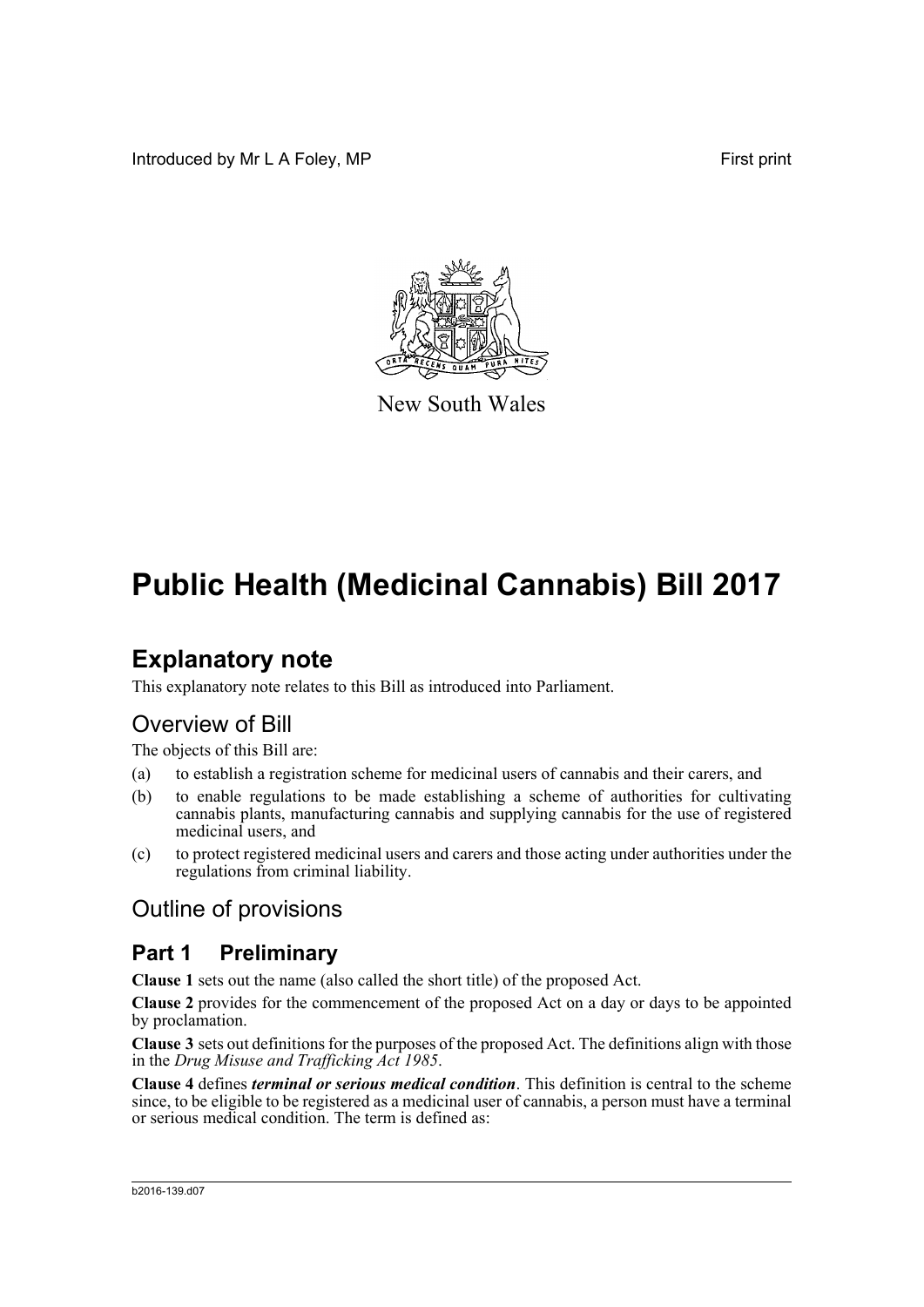- (a) an illness or condition that is likely to result in death within a reasonably foreseeable period, or
- (b) a serious illness or condition that is likely to result, or to continue to result, in a significant reduction in the person's quality of life (whether from the symptoms of the illness or condition or from treatment for the symptoms of the illness or condition).

The clause lists a number of illnesses or conditions that will be taken to be terminal or serious medical conditions and allows further illnesses or conditions to be added by the regulations.

### **Part 2 Registration of medicinal users and carers**

**Clause 5** sets out the registration scheme for medicinal users of cannabis and their carers. It is contemplated that the regulations will set out requirements for a medical certificate certifying as to the terminal or serious medical condition suffered by an applicant for registration as a medicinal user and that the regulations may specify other requirements for registration. The regulations will also determine the duration of registration and any requirements for renewal of registration. The Health Secretary is required to give each registered person a certificate of registration including a recent photograph of the person.

**Clause 6** empowers the Health Secretary to cancel registration of a person on application or in certain specified circumstances.

**Clause 7** requires a registered person to produce the person's certificate of registration at the request of a public health authorised officer. If registration is cancelled, the former holder of a certificate of registration is required to return it to the Health Secretary.

### **Part 3 Access to cannabis for registered medicinal user**

**Clause 8** provides regulation-making power for a scheme of licences, permits or other authorities to authorise activities necessary for enabling a registered medicinal user to lawfully obtain cannabis. The activities include cultivating and harvesting cannabis plants, manufacturing or producing cannabis, storing cannabis and supplying cannabis.

### **Part 4 Protection from criminal liability**

**Clause 9** protects registered medicinal users and carers and those acting under authorities under the regulations from criminal liability.

### **Part 5 Offences**

**Clause 10** makes it an offence for cannabis to be administered to a registered medicinal user in a public place.

**Clause 11** limits the amount of cannabis that may be possessed by a registered medicinal user or registered carer at any one time.

### **Part 6 Enforcement**

**Clause 12** provides for the proposed Act to be enforced by authorised officers under the *Public Health Act 2010* using the powers that they have under that Act.

**Clause 13** enables the Health Secretary to order the forfeiture, destruction or other disposal of cannabis in circumstances where registration under the proposed Act is cancelled or an authority held under the regulations is suspended or cancelled.

### **Part 7 Miscellaneous**

**Clause 14** provides general regulation-making power.

**Clause 15** requires the proposed Act to be reviewed after 3 years.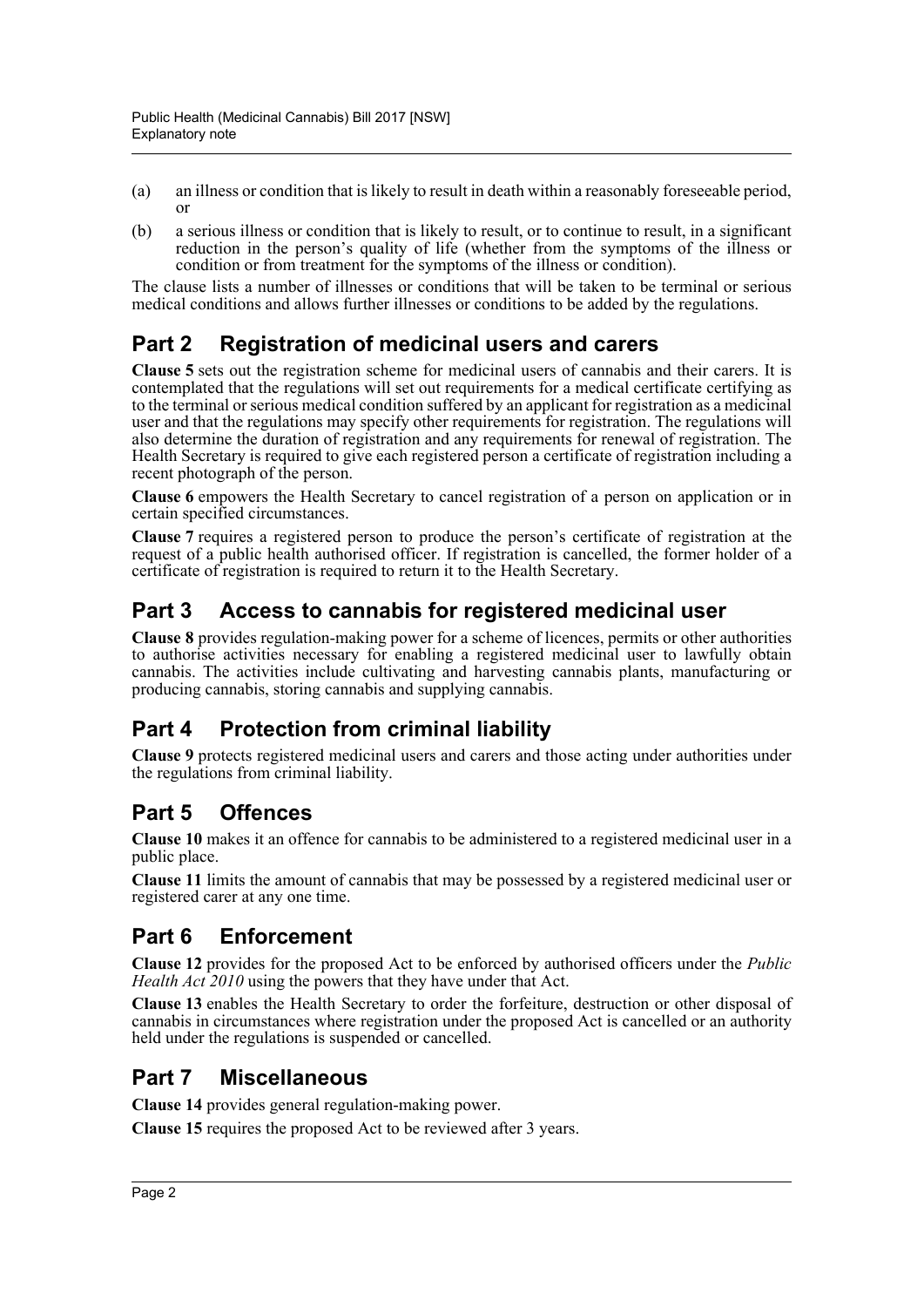#### **Schedule 1 Amendment of Drug Misuse and Trafficking Act 1985 No 226**

#### **Schedule 2 Amendment of Poisons and Therapeutic Goods Act 1966 No 31**

The Schedules make consequential amendments to protect registered medicinal users and registered carers and those acting under authorities under the regulations from criminal liability.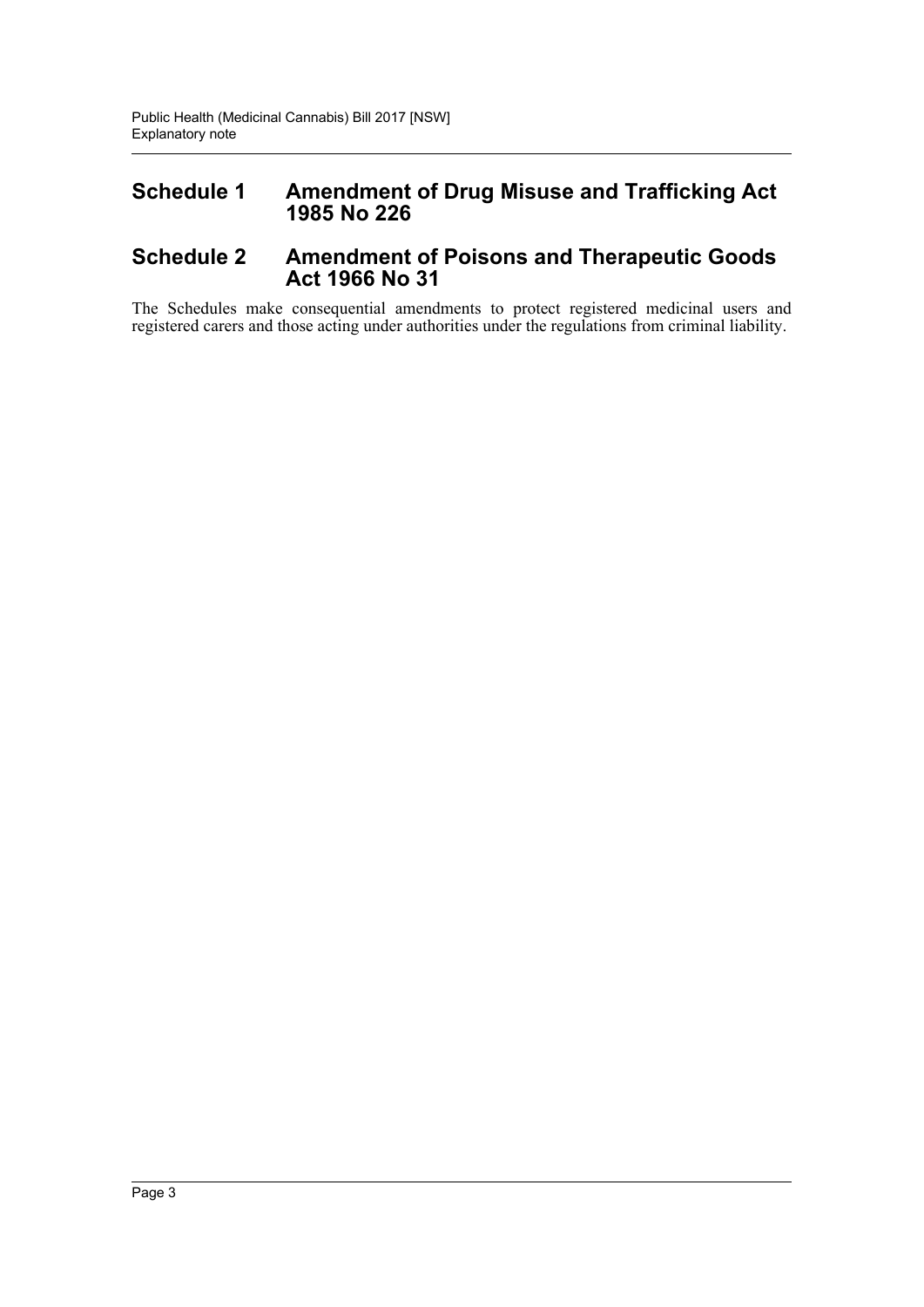Introduced by Mr L A Foley, MP First print



New South Wales

## **Public Health (Medicinal Cannabis) Bill 2017**

## **Contents**

|        |                                                  |                                                                                                                                    | Page                                                                 |  |
|--------|--------------------------------------------------|------------------------------------------------------------------------------------------------------------------------------------|----------------------------------------------------------------------|--|
| Part 1 |                                                  | <b>Preliminary</b>                                                                                                                 |                                                                      |  |
|        | 1<br>2<br>3<br>4                                 | Name of Act<br>Commencement<br>Definitions<br>Terminal or serious medical condition                                                | $\overline{2}$<br>$\overline{2}$<br>$\overline{2}$<br>$\overline{2}$ |  |
| Part 2 |                                                  | Registration of medicinal users and carers                                                                                         |                                                                      |  |
|        | 5<br>6<br>7                                      | Registration of medicinal users and carers<br>Cancellation of registration<br>Inspection and return of certificate of registration | 4<br>5<br>5                                                          |  |
| Part 3 | Access to cannabis for registered medicinal user |                                                                                                                                    |                                                                      |  |
|        | 8                                                | Scheme to be established by regulations                                                                                            | 6                                                                    |  |
| Part 4 | <b>Protection from criminal liability</b>        |                                                                                                                                    |                                                                      |  |
|        | 9                                                | Authorisations for registered medicinal users and registered carers                                                                | $\overline{7}$                                                       |  |
| Part 5 |                                                  | <b>Offences</b>                                                                                                                    |                                                                      |  |
|        | 10<br>11                                         | Cannabis not to be administered in public place<br>Limit on amount of cannabis that may be possessed                               | 8<br>8                                                               |  |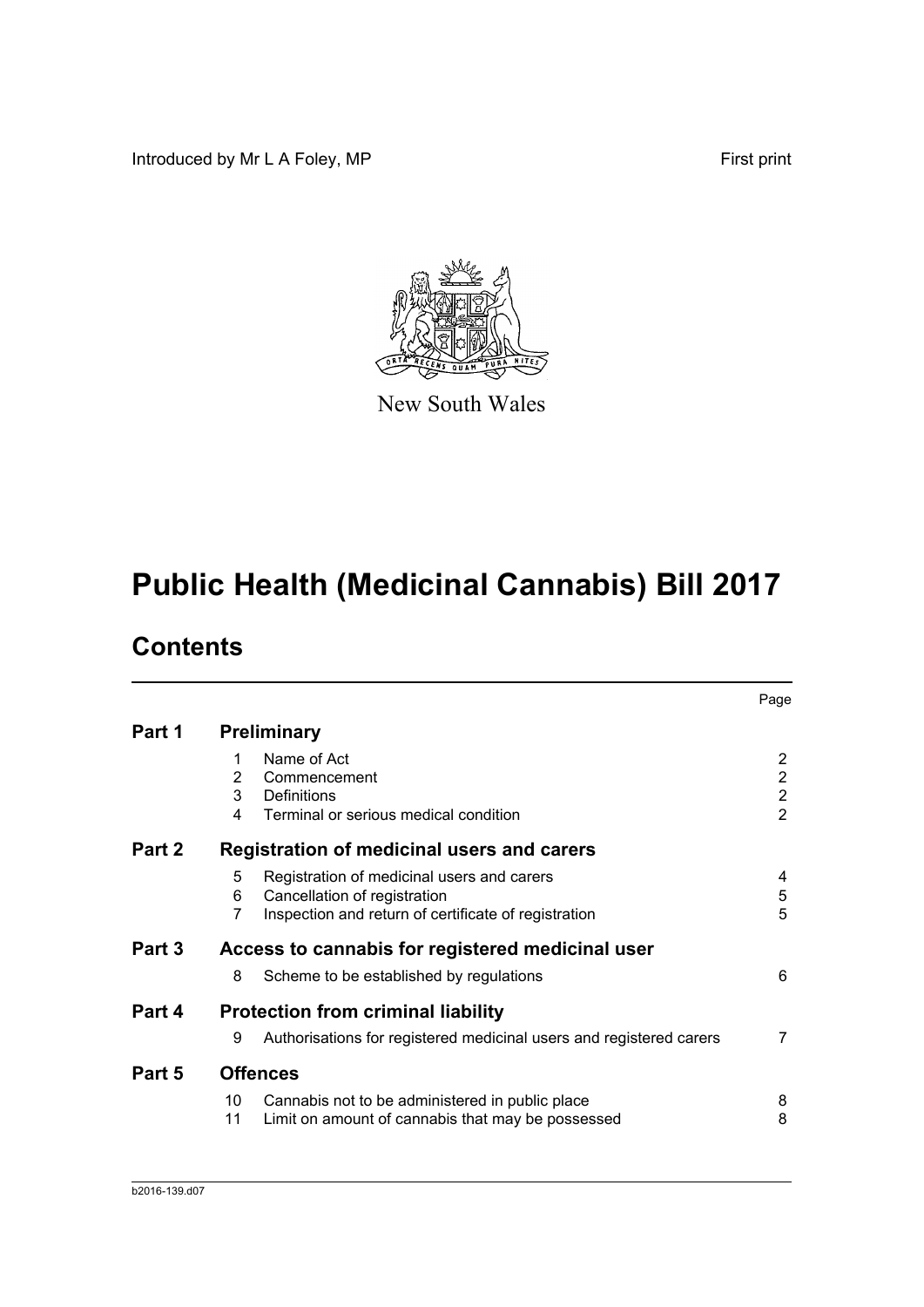| Part 6            |                      | <b>Enforcement</b>                                                               |    |
|-------------------|----------------------|----------------------------------------------------------------------------------|----|
|                   | 12                   | Public health authorised officers                                                | 9  |
|                   | 13                   | Order of Health Secretary for forfeiture, destruction or disposal of<br>cannabis | 9  |
| Part 7            | <b>Miscellaneous</b> |                                                                                  |    |
|                   | 14                   | Regulations                                                                      | 10 |
|                   | 15                   | Review of Act                                                                    | 10 |
| <b>Schedule 1</b> |                      | Amendment of Drug Misuse and Trafficking Act 1985 No 226                         | 11 |
| <b>Schedule 2</b> |                      | Amendment of Poisons and Therapeutic Goods Act 1966 No 31                        | 12 |

Page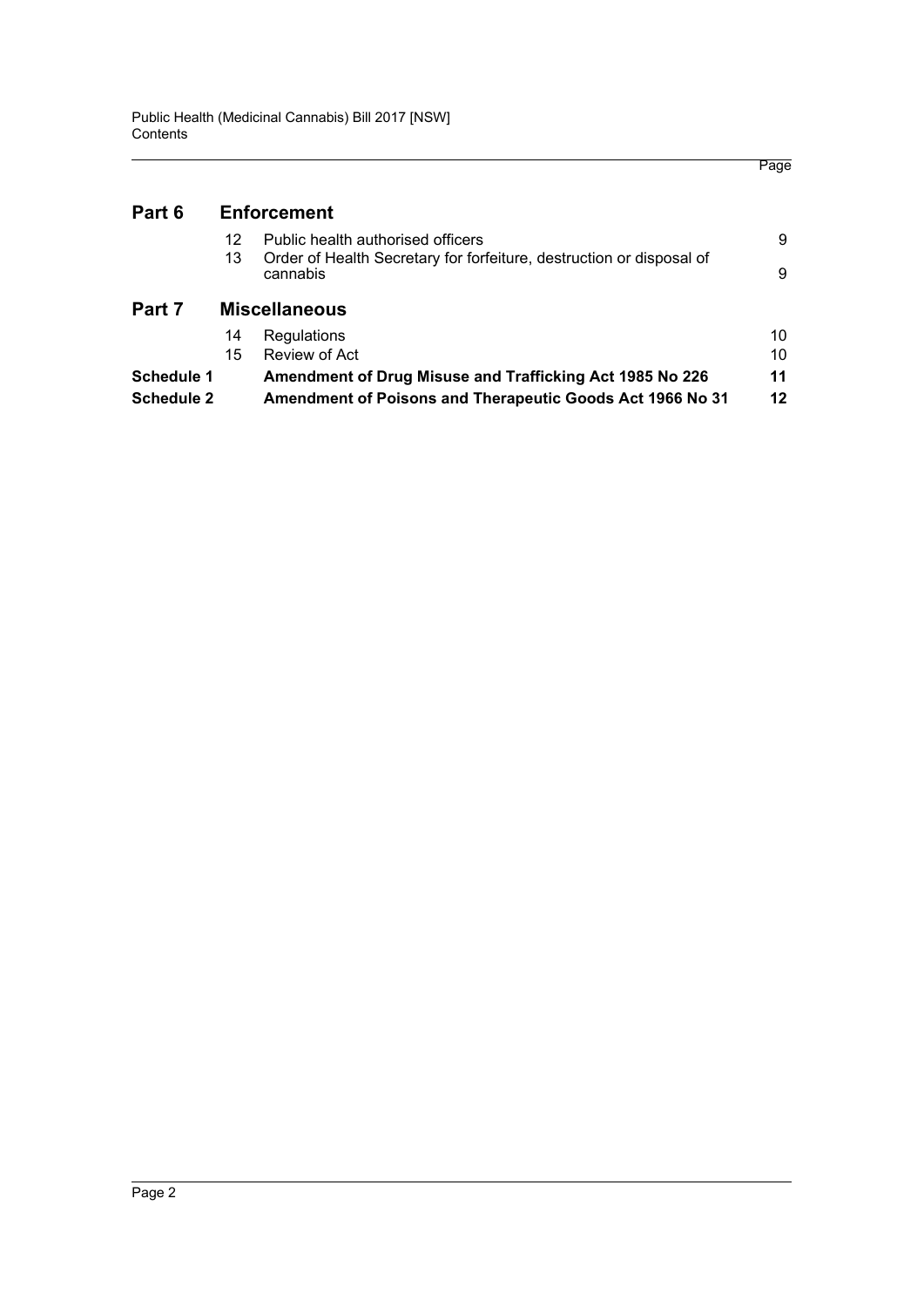

New South Wales

# **Public Health (Medicinal Cannabis) Bill 2017**

No , 2017

#### **A Bill for**

An Act to provide for the medicinal use of cannabis; to amend the *Drug Misuse and Trafficking Act 1985* and the *Poisons and Therapeutic Goods Act 1966*; and for other purposes.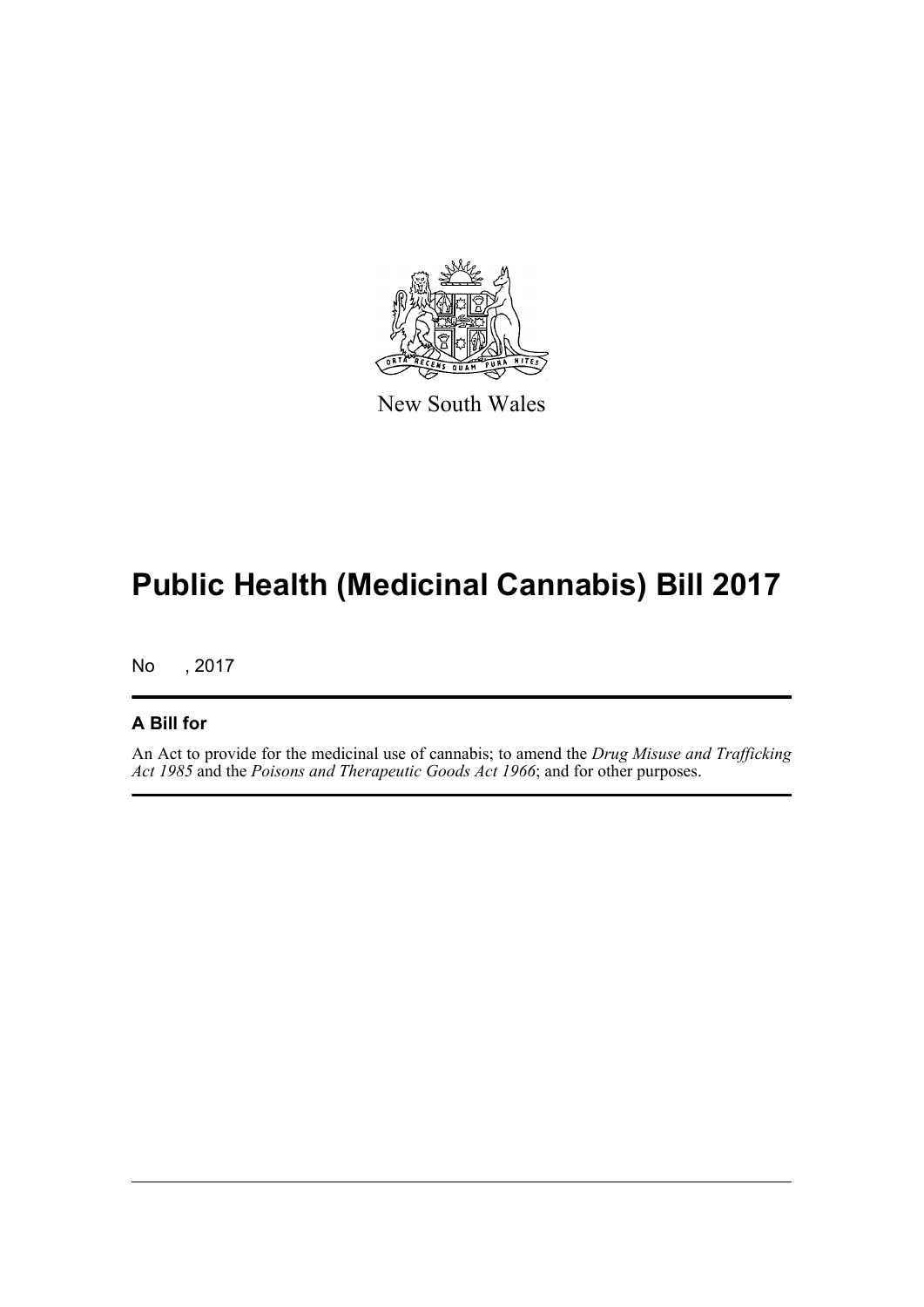<span id="page-6-4"></span><span id="page-6-3"></span><span id="page-6-2"></span><span id="page-6-1"></span><span id="page-6-0"></span>

|        |                     | The Legislature of New South Wales enacts:                                                                                                                                                                                                                                            | $\mathbf{1}$         |
|--------|---------------------|---------------------------------------------------------------------------------------------------------------------------------------------------------------------------------------------------------------------------------------------------------------------------------------|----------------------|
| Part 1 |                     | <b>Preliminary</b>                                                                                                                                                                                                                                                                    | 2                    |
| 1      |                     | <b>Name of Act</b>                                                                                                                                                                                                                                                                    | 3                    |
|        |                     | This Act is the <i>Public Health (Medicinal Cannabis) Act 2017</i> .                                                                                                                                                                                                                  | 4                    |
| 2      | <b>Commencement</b> |                                                                                                                                                                                                                                                                                       | 5                    |
|        |                     | This Act commences on a day or days to be appointed by proclamation.                                                                                                                                                                                                                  | 6                    |
| 3      | <b>Definitions</b>  |                                                                                                                                                                                                                                                                                       | $\overline{7}$       |
|        | (1)                 | In this Act:                                                                                                                                                                                                                                                                          | 8                    |
|        |                     | <b>administer</b> has the same meaning as in the Drug Misuse and Trafficking Act 1985.                                                                                                                                                                                                | $\boldsymbol{9}$     |
|        |                     | <i>cannabis</i> means:                                                                                                                                                                                                                                                                | 10                   |
|        |                     | cannabis leaf, cannabis oil or cannabis resin, or<br>(a)                                                                                                                                                                                                                              | 11                   |
|        |                     | a preparation, admixture, extract or other substance containing any proportion<br>(b)<br>of cannabis leaf, cannabis oil or cannabis resin, or                                                                                                                                         | 12<br>13             |
|        |                     | a substance declared by the regulations to be cannabis,<br>(c)                                                                                                                                                                                                                        | 14                   |
|        |                     | but does not include a substance excluded from this definition by the regulations.                                                                                                                                                                                                    | 15                   |
|        |                     | cannabis leaf, cannabis oil, cannabis plant and cannabis resin have the same<br>meanings as in the Drug Misuse and Trafficking Act 1985.                                                                                                                                              | 16<br>17             |
|        |                     | <i>certificate of registration</i> means a certificate issued under section 5.                                                                                                                                                                                                        | 18                   |
|        |                     | <i>child</i> means a person who has not attained 18 years of age.                                                                                                                                                                                                                     | 19                   |
|        |                     | <b>Health Secretary</b> means the Secretary of the Ministry of Health.                                                                                                                                                                                                                | 20                   |
|        |                     | <i>public health authorised officer</i> means an authorised officer within the meaning of<br>the Public Health Act 2010.                                                                                                                                                              | 21<br>22             |
|        |                     | <i>public place</i> means a place where members of the public are lawfully entitled, invited<br>or permitted to be present in their capacity as members of the public, whether<br>conditionally or unconditionally.                                                                   | 23<br>24<br>25       |
|        |                     | <i>register</i> means the register kept under section 5.                                                                                                                                                                                                                              | 26                   |
|        |                     | registered carer means a person registered under section 5 as a carer of a registered<br>medicinal user.                                                                                                                                                                              | 27<br>28             |
|        |                     | registered medicinal user means a person registered under section 5 as a medicinal<br>user of cannabis.                                                                                                                                                                               | 29<br>30             |
|        |                     | <i>registered person</i> means a registered medicinal user or registered carer.                                                                                                                                                                                                       | 31                   |
|        |                     | terminal or serious medical condition-see section 4.                                                                                                                                                                                                                                  | 32                   |
|        |                     | Note. The Interpretation Act 1987 contains definitions and other provisions that affect the<br>interpretation and application of this Act.                                                                                                                                            | 33<br>34             |
|        | (2)                 | Notes included in this Act do not form part of this Act.                                                                                                                                                                                                                              | 35                   |
| 4      |                     | <b>Terminal or serious medical condition</b>                                                                                                                                                                                                                                          | 36                   |
|        | (1)                 | A person has a <i>terminal or serious medical condition</i> if the person suffers from:                                                                                                                                                                                               | 37                   |
|        |                     | an illness or condition that is likely to result in death within a reasonably<br>(a)<br>foreseeable period, or                                                                                                                                                                        | 38<br>39             |
|        |                     | a serious illness or condition that is likely to result, or to continue to result, in<br>(b)<br>a significant reduction in the person's quality of life (whether from the<br>symptoms of the illness or condition or from treatment for the symptoms of the<br>illness or condition). | 40<br>41<br>42<br>43 |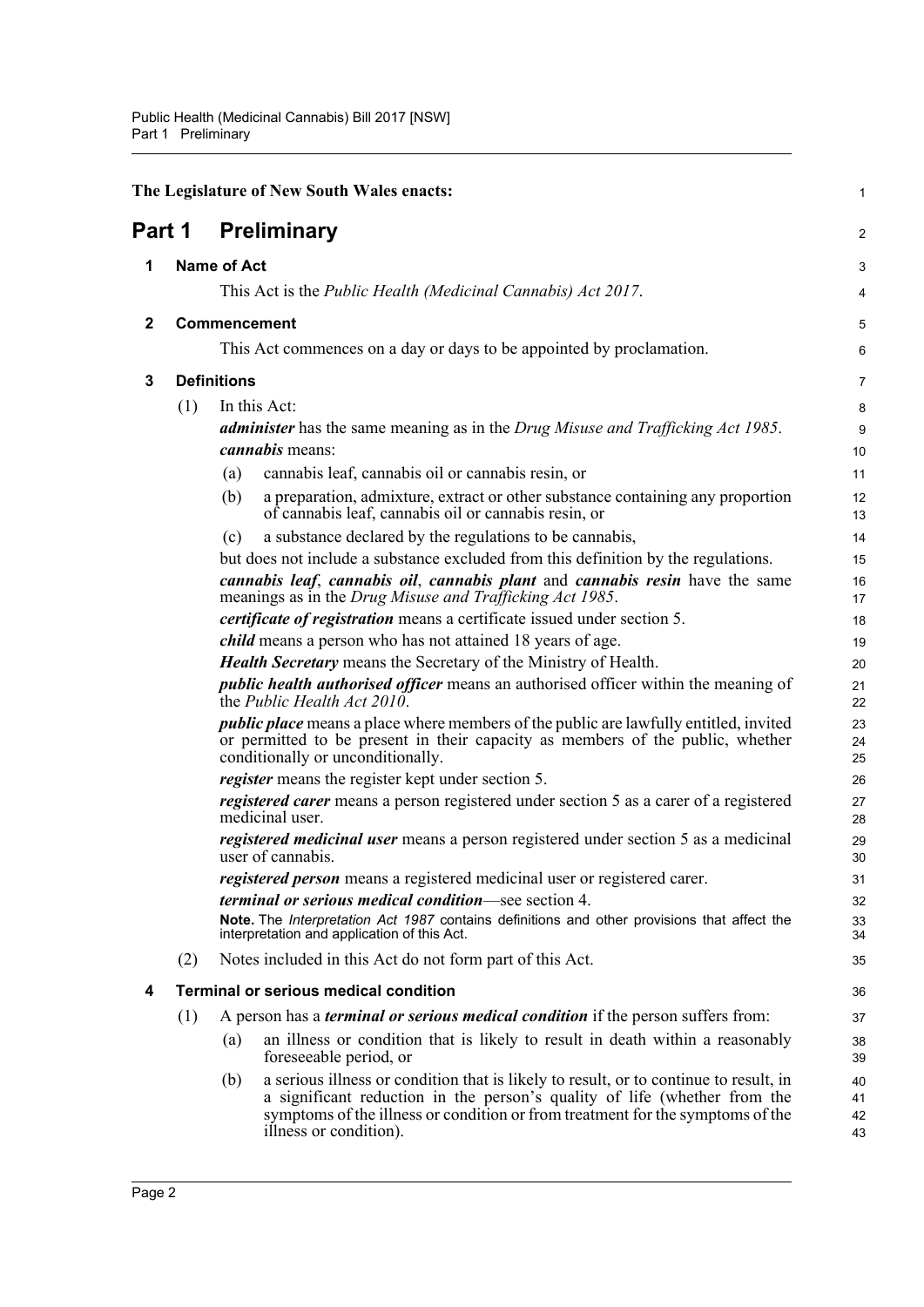| (2) | Without limiting subsection (1), a person will be taken to suffer from a terminal or<br>serious medical condition if the person suffers from any of the following: |                                                                                                       |          |
|-----|--------------------------------------------------------------------------------------------------------------------------------------------------------------------|-------------------------------------------------------------------------------------------------------|----------|
|     | (a)                                                                                                                                                                | severe intractable epilepsy,                                                                          | 3        |
|     | (b)                                                                                                                                                                | Human Immunodeficiency Virus (HIV),                                                                   | 4        |
|     | (c)                                                                                                                                                                | motor neurone disease,                                                                                | 5        |
|     | (d)                                                                                                                                                                | multiple sclerosis,                                                                                   | 6        |
|     | (e)                                                                                                                                                                | the neurological disorder known as stiff person syndrome,                                             | 7        |
|     | (f)                                                                                                                                                                | severe and treatment-resistant nausea and vomiting due to chemotherapy,                               | 8        |
|     | (g)                                                                                                                                                                | pain associated with cancer,                                                                          | 9        |
|     | (h)                                                                                                                                                                | neuropathic pain,                                                                                     | 10       |
|     | (i)                                                                                                                                                                | an illness or condition declared by the regulations to be a terminal or serious<br>medical condition. | 11<br>12 |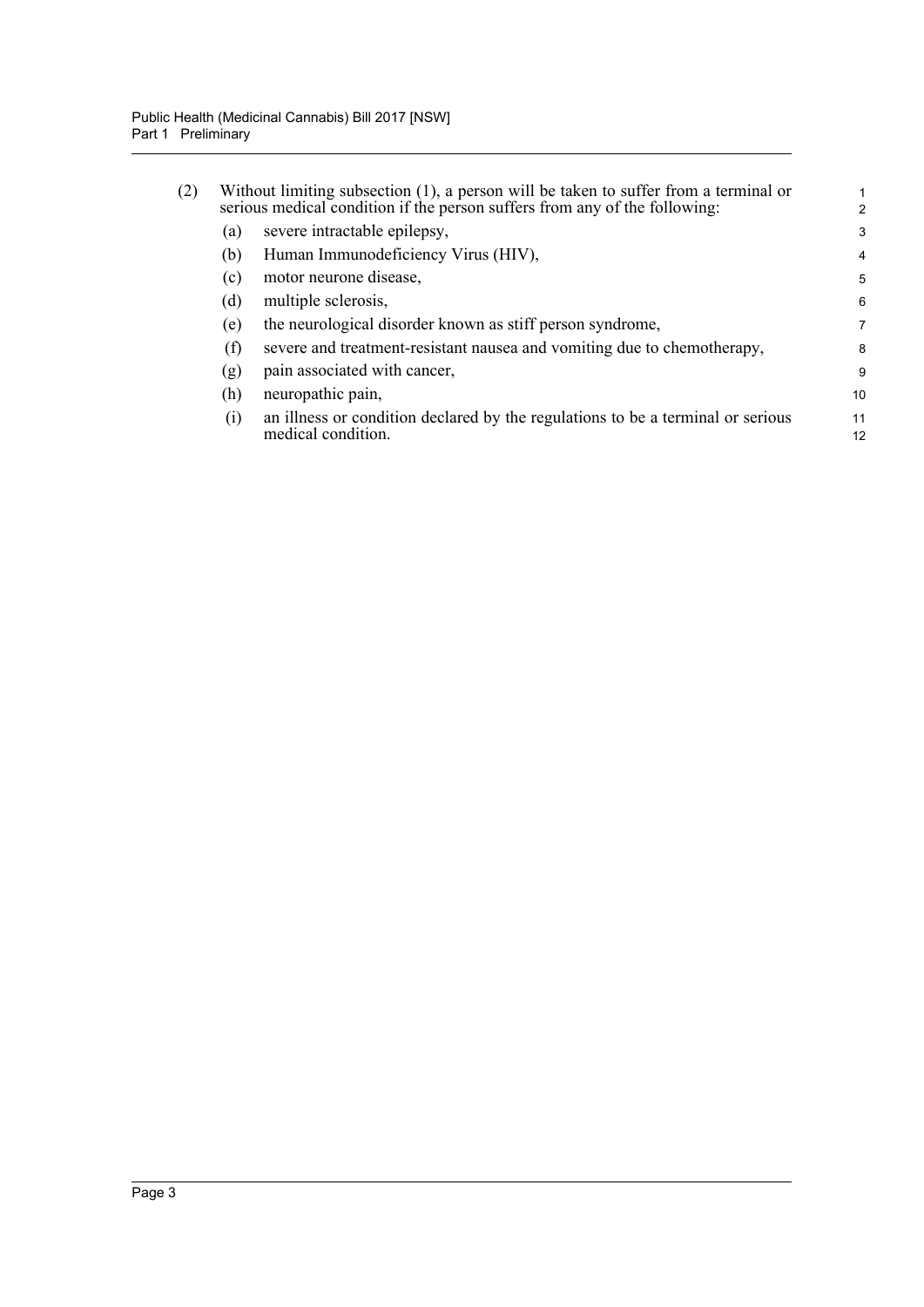### <span id="page-8-1"></span><span id="page-8-0"></span>**Part 2 Registration of medicinal users and carers**

| 5 |      |                                                                                                                                                                                                                         | Registration of medicinal users and carers                                                                                                                                                                                                                        | $\overline{\mathbf{c}}$ |
|---|------|-------------------------------------------------------------------------------------------------------------------------------------------------------------------------------------------------------------------------|-------------------------------------------------------------------------------------------------------------------------------------------------------------------------------------------------------------------------------------------------------------------|-------------------------|
|   | (1)  | The Health Secretary may, on application under this Part, register a person as a<br>medicinal user of cannabis or carer of a registered medicinal user if satisfied that the<br>person is eligible to be so registered. |                                                                                                                                                                                                                                                                   |                         |
|   | (2)  | A person is eligible to be registered as a medicinal user of cannabis if:                                                                                                                                               |                                                                                                                                                                                                                                                                   |                         |
|   |      | (a)                                                                                                                                                                                                                     | the person has a terminal or serious medical condition, and                                                                                                                                                                                                       | 6<br>7                  |
|   |      | (b)                                                                                                                                                                                                                     | the person's principal place of residence is in New South Wales, and                                                                                                                                                                                              | 8                       |
|   |      | (c)                                                                                                                                                                                                                     | the person meets any other requirements of the regulations, and                                                                                                                                                                                                   | 9                       |
|   |      | (d)                                                                                                                                                                                                                     | the person is not disqualified from registration under the regulations.                                                                                                                                                                                           | 10                      |
|   | (3)  |                                                                                                                                                                                                                         | A person is eligible to be registered as a carer of a registered medicinal user if:                                                                                                                                                                               | 11                      |
|   |      | (a)                                                                                                                                                                                                                     | the person has the care of, or is assisting in the care of, the registered medicinal<br>user, and                                                                                                                                                                 | 12<br>13                |
|   |      | (b)                                                                                                                                                                                                                     | the registered medicinal user consents to registration of the person as the<br>user's carer, and                                                                                                                                                                  | 14<br>15                |
|   |      | (c)                                                                                                                                                                                                                     | the person's principal place of residence is in New South Wales, and                                                                                                                                                                                              | 16                      |
|   |      | (d)                                                                                                                                                                                                                     | the person meets any other requirements of the regulations, and                                                                                                                                                                                                   | 17                      |
|   |      | (e)                                                                                                                                                                                                                     | the person is not disqualified from registration under the regulations.                                                                                                                                                                                           | 18                      |
|   | (4)  |                                                                                                                                                                                                                         | An application for registration as a medicinal user of cannabis or carer of a registered<br>medicinal user must:                                                                                                                                                  | 19<br>20                |
|   |      | (a)                                                                                                                                                                                                                     | be in a form approved by the Health Secretary, and                                                                                                                                                                                                                | 21                      |
|   |      | (b)                                                                                                                                                                                                                     | be accompanied by proof of identity to the satisfaction of the Health Secretary,<br>and                                                                                                                                                                           | 22<br>23                |
|   |      | (c)                                                                                                                                                                                                                     | for an application for registration as a medicinal user—be accompanied by a<br>medical certificate certifying as to the terminal or serious medical condition<br>suffered by the person, given in accordance with requirements set out in the<br>regulations, and | 24<br>25<br>26<br>27    |
|   |      | (d)                                                                                                                                                                                                                     | comply with any other requirements of the regulations (which may include<br>payment of a fee).                                                                                                                                                                    | 28<br>29                |
|   | (5)  | An application may be made on behalf of a child by the parents or guardians of the<br>child.                                                                                                                            |                                                                                                                                                                                                                                                                   | 30<br>31                |
|   | (6)  | An application for registration as a carer of a registered medicinal user may be made<br>subject to registration of the medicinal user.                                                                                 |                                                                                                                                                                                                                                                                   | 32<br>33                |
|   | (7)  | The Health Secretary may, by written notice to an applicant, require the applicant to<br>provide further information or evidence reasonably required to determine the<br>application.                                   |                                                                                                                                                                                                                                                                   | 34<br>35<br>36          |
|   | (8)  | If an applicant refuses or fails to comply with such a requirement, the Health<br>Secretary may refuse to determine the application.                                                                                    |                                                                                                                                                                                                                                                                   | 37<br>38                |
|   | (9)  |                                                                                                                                                                                                                         | Registration as a medicinal user of cannabis or carer of a registered medicinal user:                                                                                                                                                                             | 39                      |
|   |      | (a)                                                                                                                                                                                                                     | remains in force, subject to cancellation, for a period as set out in the<br>regulations, and                                                                                                                                                                     | 40<br>41                |
|   |      | (b)                                                                                                                                                                                                                     | may be renewed as set out in the regulations.                                                                                                                                                                                                                     | 42                      |
|   | (10) |                                                                                                                                                                                                                         | The Health Secretary must keep a register of persons registered as medicinal users of<br>cannabis and of persons registered as carers of registered medicinal users.                                                                                              | 43<br>44                |
|   |      |                                                                                                                                                                                                                         |                                                                                                                                                                                                                                                                   |                         |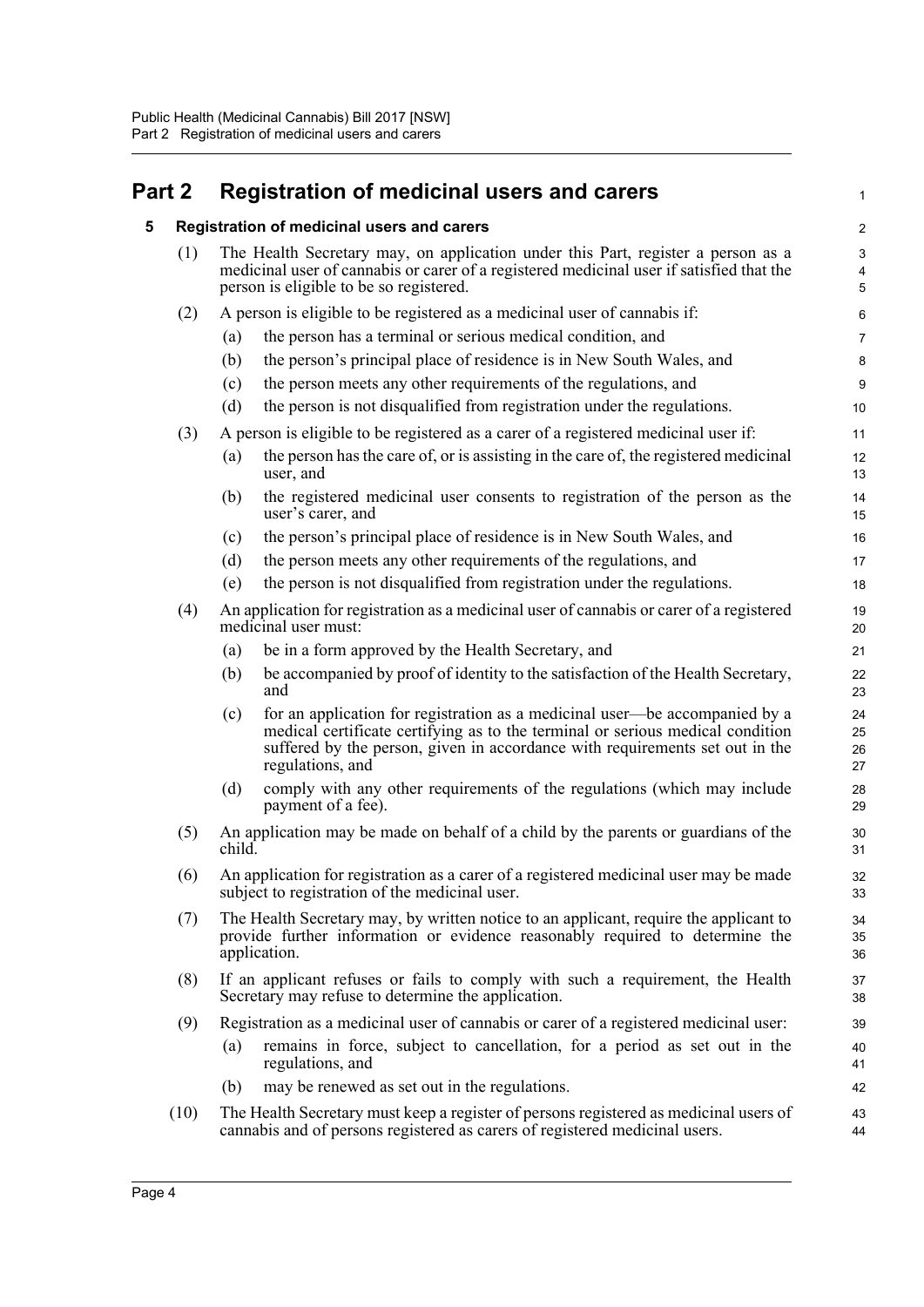<span id="page-9-1"></span><span id="page-9-0"></span>(11) The register is not open for inspection by members of the public. (12) The Health Secretary may update the register as the Health Secretary considers appropriate. (13) The Health Secretary must ensure that each registered medicinal user and each registered carer is issued with a certificate of registration that incorporates a recent photograph of the person. (14) For that purpose, the Health Secretary may require a person to attend at a specified place to have the person's photograph taken or to supply the Health Secretary with 1 or more photographs of the person as specified by the Health Secretary. **6 Cancellation of registration** (1) The Health Secretary must cancel a person's registration as a medicinal user of cannabis or carer of a registered medicinal user on the application of the person, or, if the person is a registered carer, on the application of the registered medicinal user, made in a form approved by the Health Secretary. (2) If a registered person is a child, the application may be made by the parents or guardians of the child. (3) The Health Secretary may cancel a person's registration as a medicinal user of cannabis or carer of a registered medicinal user if satisfied that: (a) the registration was obtained improperly, or (b) the person is not eligible to be registered as a medicinal user of cannabis or carer of a registered medicinal user (as the case requires), or (c) the person has committed more than one offence against this Act or the regulations, or (d) other grounds for cancellation set out in the regulations have been met. (4) Before the Health Secretary acts under subsection (3), the Health Secretary must: (a) notify the person (or, in the case of a registered person who is a child, the parents or guardians of the child) in writing of the proposed action, specifying the reasons for it, and (b) allow the person at least 14 days within which to make submissions to the Health Secretary in relation to the proposed action. **7 Inspection and return of certificate of registration** (1) A registered medicinal user or registered carer must, at the request of a public health authorised officer, provide the person's certificate of registration to the officer for inspection. Maximum penalty: 5 penalty units. (2) A person who is, or was formerly, a registered medicinal user or registered carer must, at the written request of the Health Secretary, return the person's certificate of registration to the Health Secretary as required by the Health Secretary. Maximum penalty: 2 penalty units. (3) If a registered person is a child, obligations under this section fall on the parents or guardians of the child. 1  $\overline{2}$ 3 4 5 6 7 8 9 10 11 12 13 14 15 16 17 18 19  $20$ 21 22 23 24 25 26 27 28 29 30 31 32 33 34 35 36 37 38 39 40 41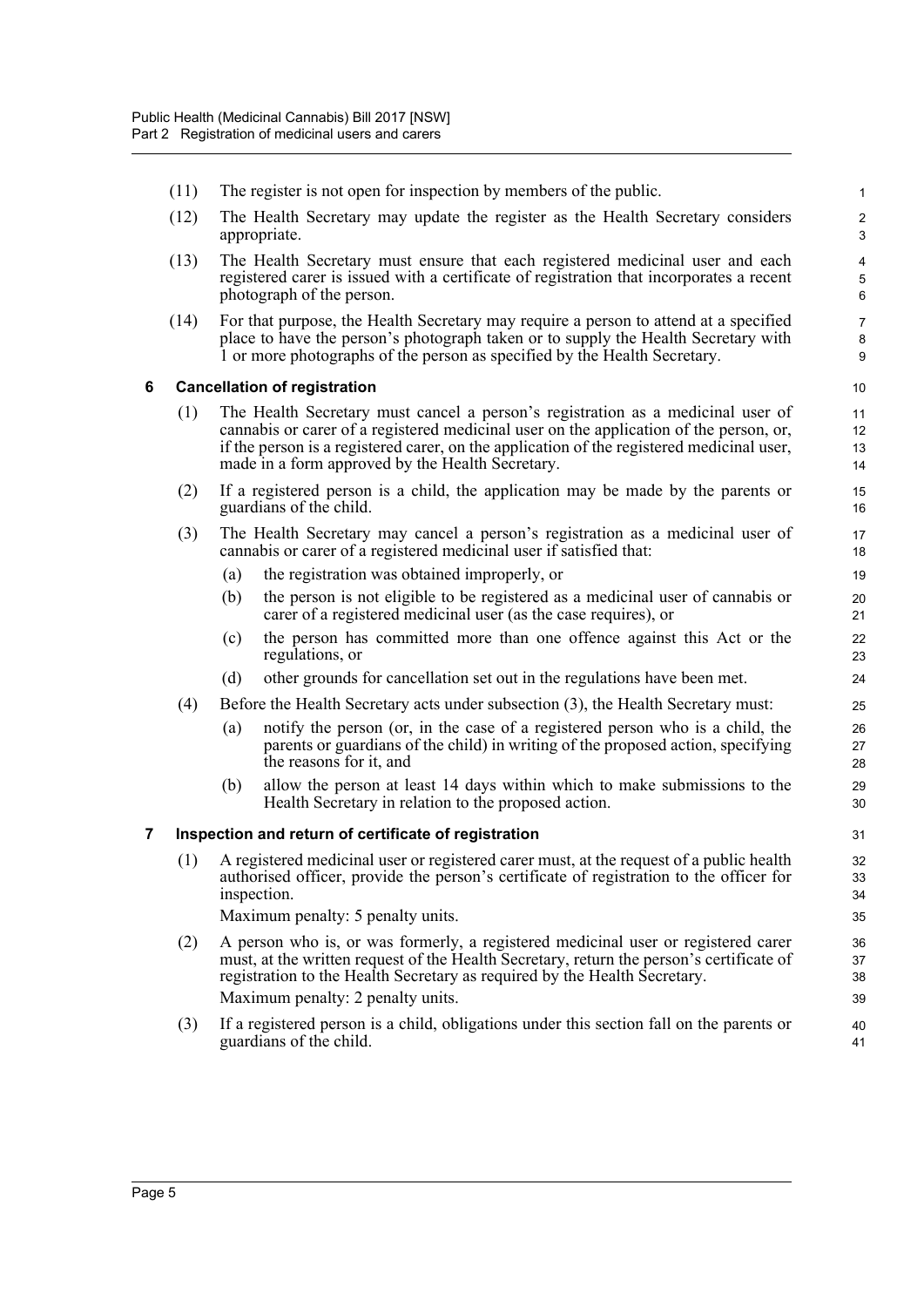### <span id="page-10-1"></span><span id="page-10-0"></span>**Part 3 Access to cannabis for registered medicinal user**

#### **8 Scheme to be established by regulations**

| The regulations may establish a scheme for authorising activities designed to enable<br>cannabis to be obtained for use by registered medicinal users, including the following<br>activities: |  |
|-----------------------------------------------------------------------------------------------------------------------------------------------------------------------------------------------|--|
|-----------------------------------------------------------------------------------------------------------------------------------------------------------------------------------------------|--|

1

- (a) cultivating cannabis plants,
- (b) harvesting cannabis plants,
- (c) manufacturing or producing cannabis,
- (d) storing cannabis,
- (e) supplying cannabis.
- (2) Without limiting subsection (1), the regulations may provide a scheme for:
	- (a) the granting of licences, permits or other authorities for the activities (including requirements for criminal record checks or other eligibility requirements), and 12 13 14
	- (b) the imposition, variation or revocation of conditions of licences, permits or other authorities, and 15 16
	- (c) the suspension or cancellation of licences, permits or other authorities.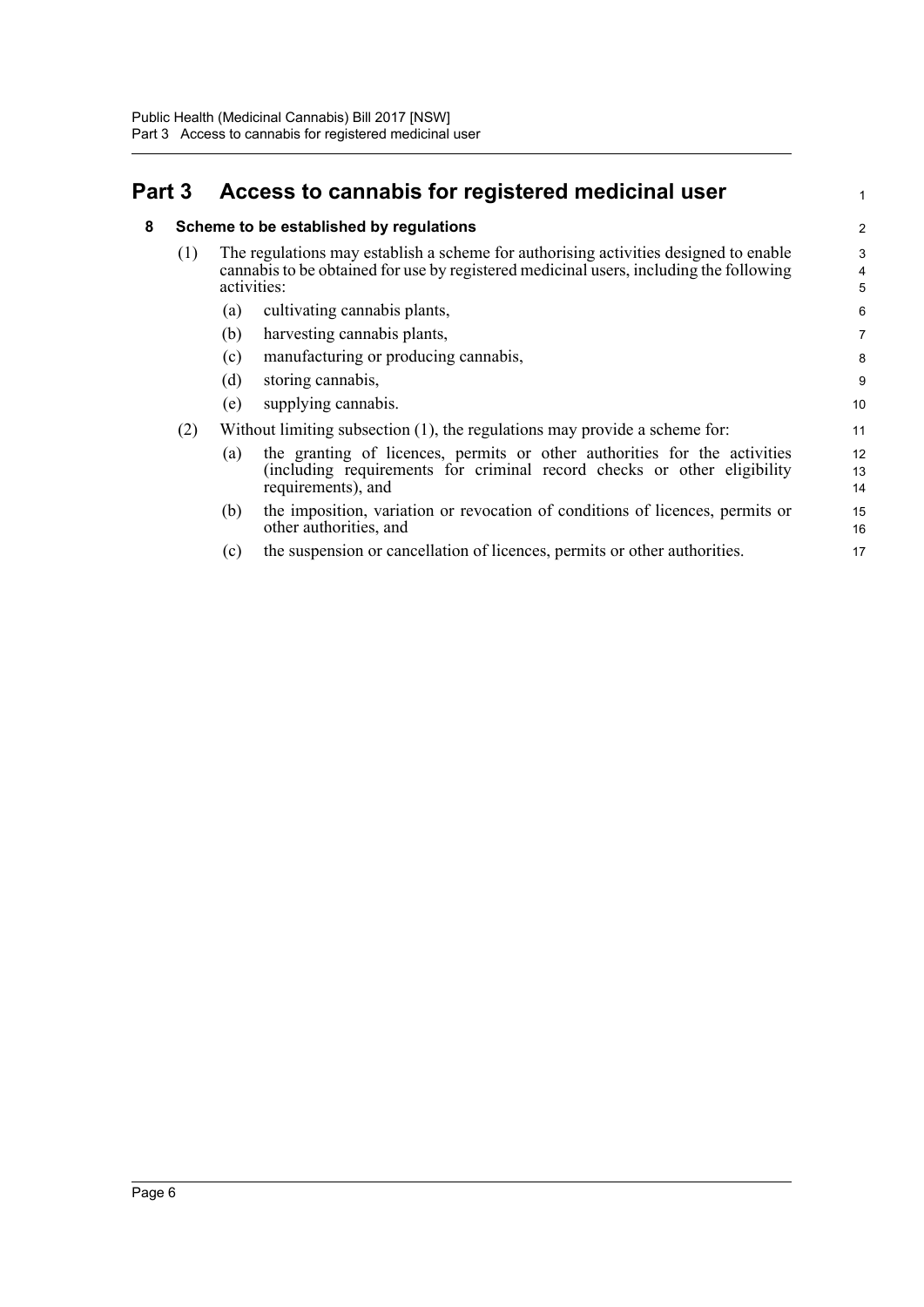#### <span id="page-11-1"></span><span id="page-11-0"></span>**Part 4 Protection from criminal liability 9 Authorisations for registered medicinal users and registered carers** (1) A registered medicinal user is authorised: (a) to administer cannabis to himself or herself to relieve the user's terminal or serious medical condition, and (b) to possess cannabis, and equipment for use in the administration of cannabis, for the purpose set out in paragraph (a), and (c) to manufacture or produce cannabis by making a preparation or admixture for the purpose set out in paragraph (a) at the user's principal place of residence. (2) A registered carer of a registered medicinal user is authorised: (a) to administer cannabis to the registered medicinal user, or assist the registered medicinal user to administer cannabis to himself or herself, to relieve the user's terminal or serious medical condition, and (b) to possess cannabis, and equipment for use in the administration of cannabis, for the purpose set out in paragraph (a), and (c) to manufacture or produce cannabis by making a preparation or admixture for the purpose set out in paragraph (a) at the carer's principal place of residence or at the registered medicinal user's principal place of residence, and (d) to supply cannabis, and equipment for use in the administration of cannabis, to the registered medicinal user for the purpose set out in paragraph (a). (3) A person is authorised to undertake activities connected with cannabis or cannabis plants to the extent that the activity is authorised by a licence, permit or other authority in force under the regulations. (4) An activity authorised by this section is not rendered unlawful by the *Drug Misuse and Trafficking Act 1985* or the *Poisons and Therapeutic Goods Act 1966*. (5) Nothing in this section excuses a registered medicinal user for any driving or other offence committed while under the influence of cannabis. 1  $\overline{2}$ 3 4 5 6 7 8  $\overline{Q}$ 10 11 12 13 14 15 16 17 18 19 20 21 22 23 24 25 26 27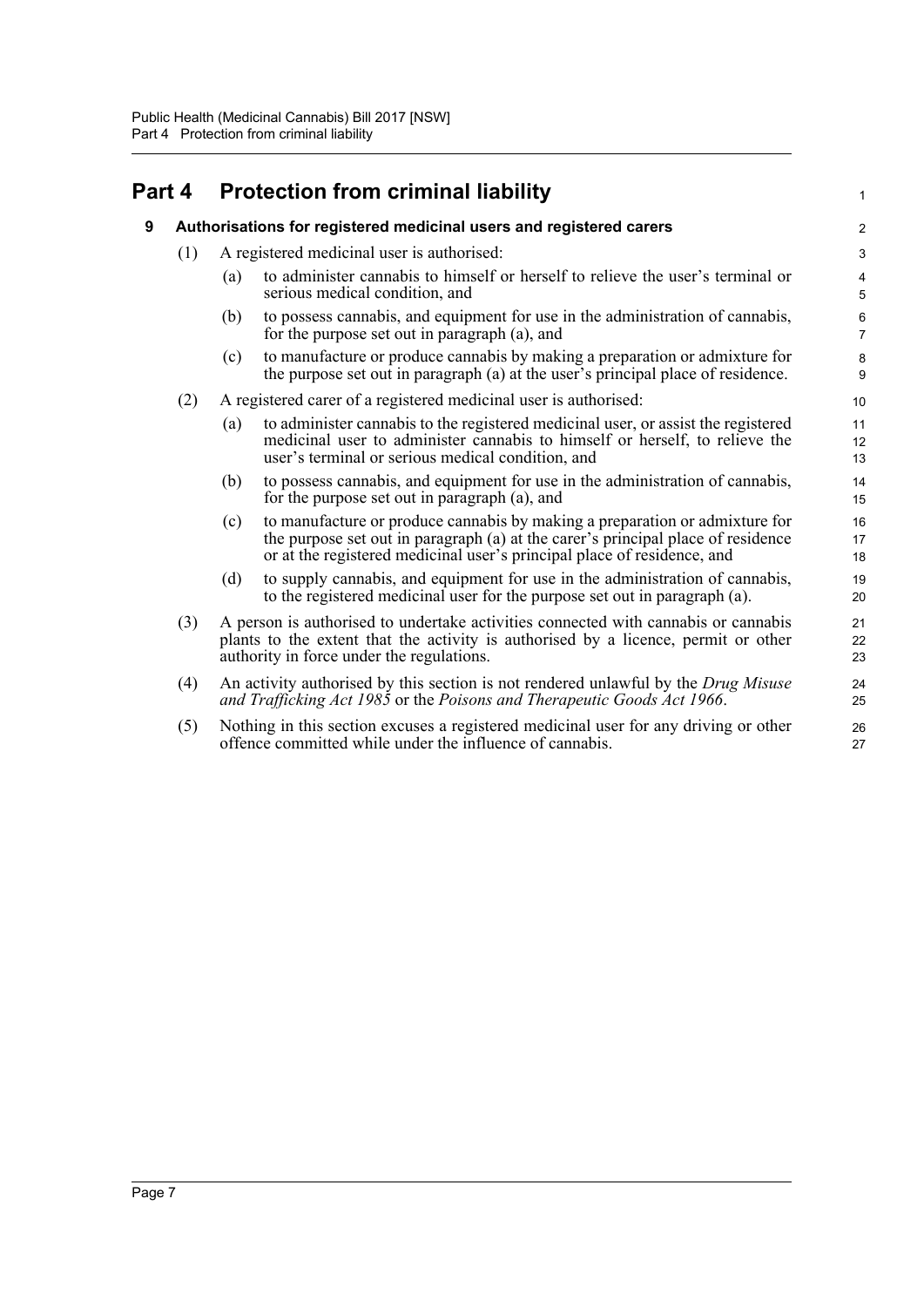### <span id="page-12-0"></span>**Part 5 Offences**

#### <span id="page-12-1"></span>**10 Cannabis not to be administered in public place**

(1) A registered medicinal user must not administer cannabis to himself or herself in a public place.

Maximum penalty: 15 penalty units.

(2) A registered carer must not administer cannabis to a registered medicinal user, or assist a registered medicinal user to administer cannabis to himself or herself, in a public place.

Maximum penalty: 15 penalty units.

#### <span id="page-12-2"></span>**11 Limit on amount of cannabis that may be possessed**

A registered medicinal user or registered carer must not, unless the person is authorised under the regulations to do so, possess more than the following quantity of cannabis:

1

- (a) for cannabis leaf—15 grams or, if some other amount is prescribed by the regulations, that other amount,
- (b) for cannabis oil—1 gram or, if some other amount is prescribed by the regulations, that other amount,
- (c) for cannabis resin—2.5 grams or, if some other amount is prescribed by the regulations, that other amount.

Maximum penalty: 15 penalty units.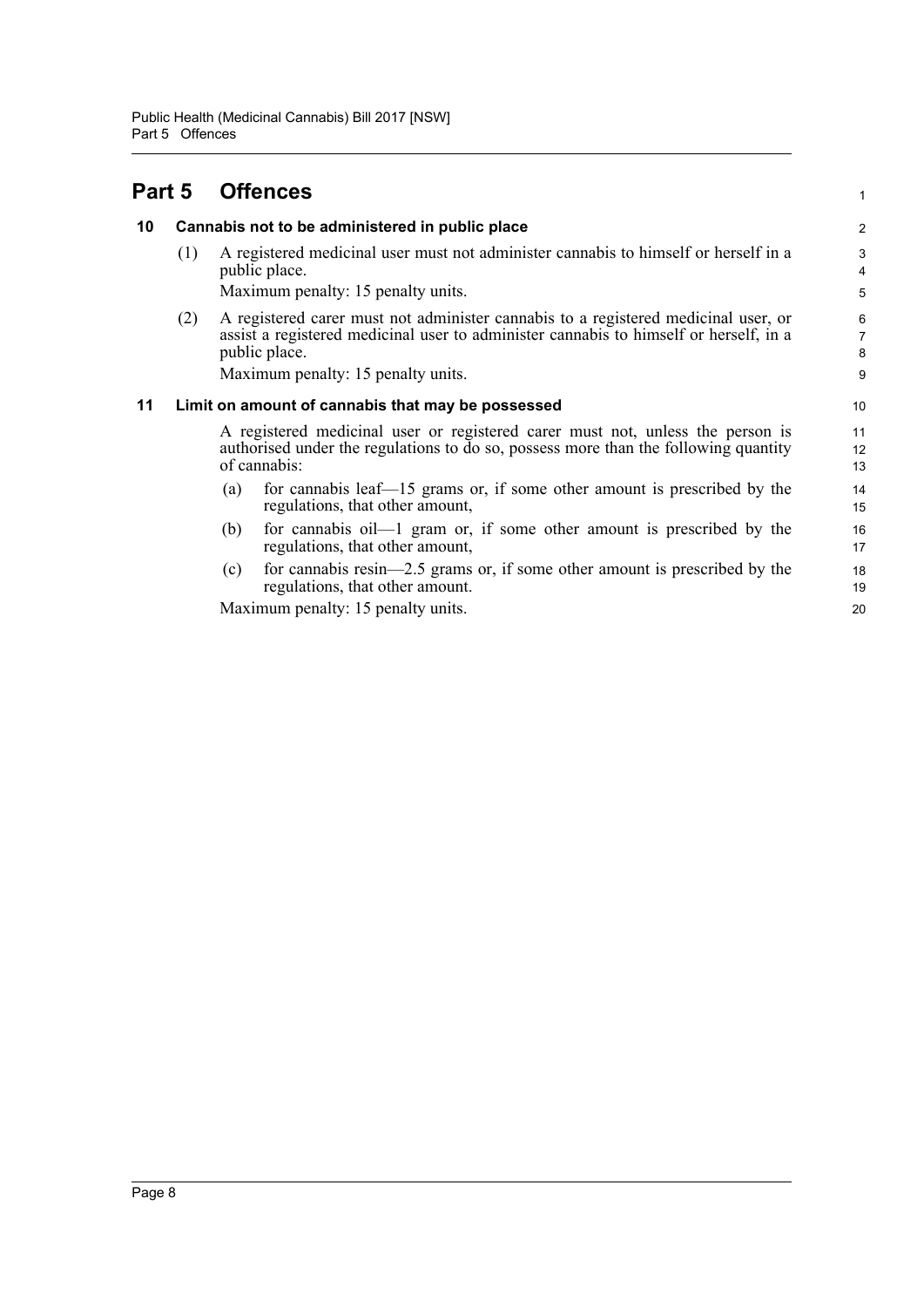<span id="page-13-2"></span><span id="page-13-1"></span><span id="page-13-0"></span>

| Part 6 |                                                                               | <b>Enforcement</b>                                                                                                                                                                                                                                                                                                                                                                                                                                                  |                                 |
|--------|-------------------------------------------------------------------------------|---------------------------------------------------------------------------------------------------------------------------------------------------------------------------------------------------------------------------------------------------------------------------------------------------------------------------------------------------------------------------------------------------------------------------------------------------------------------|---------------------------------|
| 12     |                                                                               | <b>Public health authorised officers</b>                                                                                                                                                                                                                                                                                                                                                                                                                            | $\overline{\mathbf{c}}$         |
|        | (1)                                                                           | Public health authorised officers may exercise their powers under the <i>Public Health</i><br><i>Act 2010</i> for the purposes of the administration and enforcement of this Act.                                                                                                                                                                                                                                                                                   | 3                               |
|        | (2)                                                                           | This Act is to be read as if Part 8 of the <i>Public Health Act 2010</i> were incorporated in<br>this Act (subject to any modifications prescribed by the regulations) together with<br>any definitions contained in that Act of terms used in that Part.                                                                                                                                                                                                           | 5<br>6<br>7                     |
| 13     | Order of Health Secretary for forfeiture, destruction or disposal of cannabis |                                                                                                                                                                                                                                                                                                                                                                                                                                                                     |                                 |
|        | (1)                                                                           | If the Health Secretary cancels the registration of a registered medicinal user or<br>registered carer, or a licence, permit or other authority is suspended or cancelled<br>under the regulations, the Health Secretary may, by written order given to the person<br>whose registration or authority is suspended or cancelled, require the person to<br>forfeit, destroy or dispose of any cannabis in the possession of the person as specified<br>in the order. | 9<br>10<br>11<br>12<br>13<br>14 |
|        | (2)                                                                           | A person to whom an order is issued under subsection (1) commits an offence if the<br>order is contravened.<br>Maximum penalty: 20 penalty units.                                                                                                                                                                                                                                                                                                                   | 15<br>16<br>17                  |
|        |                                                                               |                                                                                                                                                                                                                                                                                                                                                                                                                                                                     |                                 |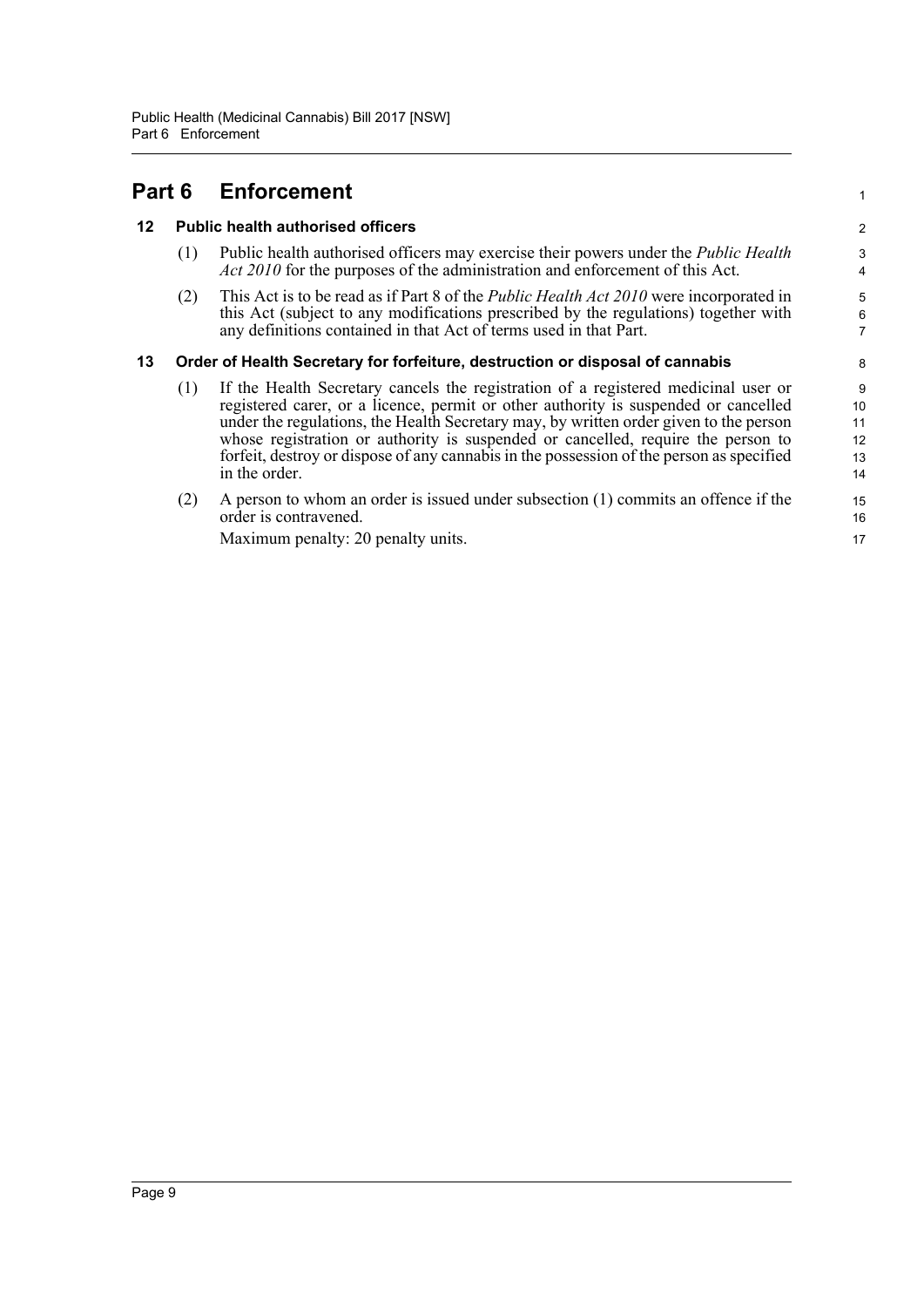### <span id="page-14-0"></span>**Part 7 Miscellaneous**

#### <span id="page-14-1"></span>**14 Regulations**

(1) The Governor may make regulations, not inconsistent with this Act, for or with respect to any matter that by this Act is required or permitted to be prescribed or that is necessary or convenient to be prescribed for carrying out or giving effect to this Act.

1

(2) The regulations may create offences punishable by a penalty not exceeding 20 penalty units.

#### <span id="page-14-2"></span>**15 Review of Act**

- (1) The Minister is to review this Act to determine whether the policy objectives of the Act remain valid and whether the terms of the Act remain appropriate for securing those objectives.
- (2) The review is to be undertaken as soon as possible after the period of 3 years from the commencement of this Act.
- (3) A report on the outcome of the review is to be tabled in each House of Parliament within 12 months after the end of the period of 3 years.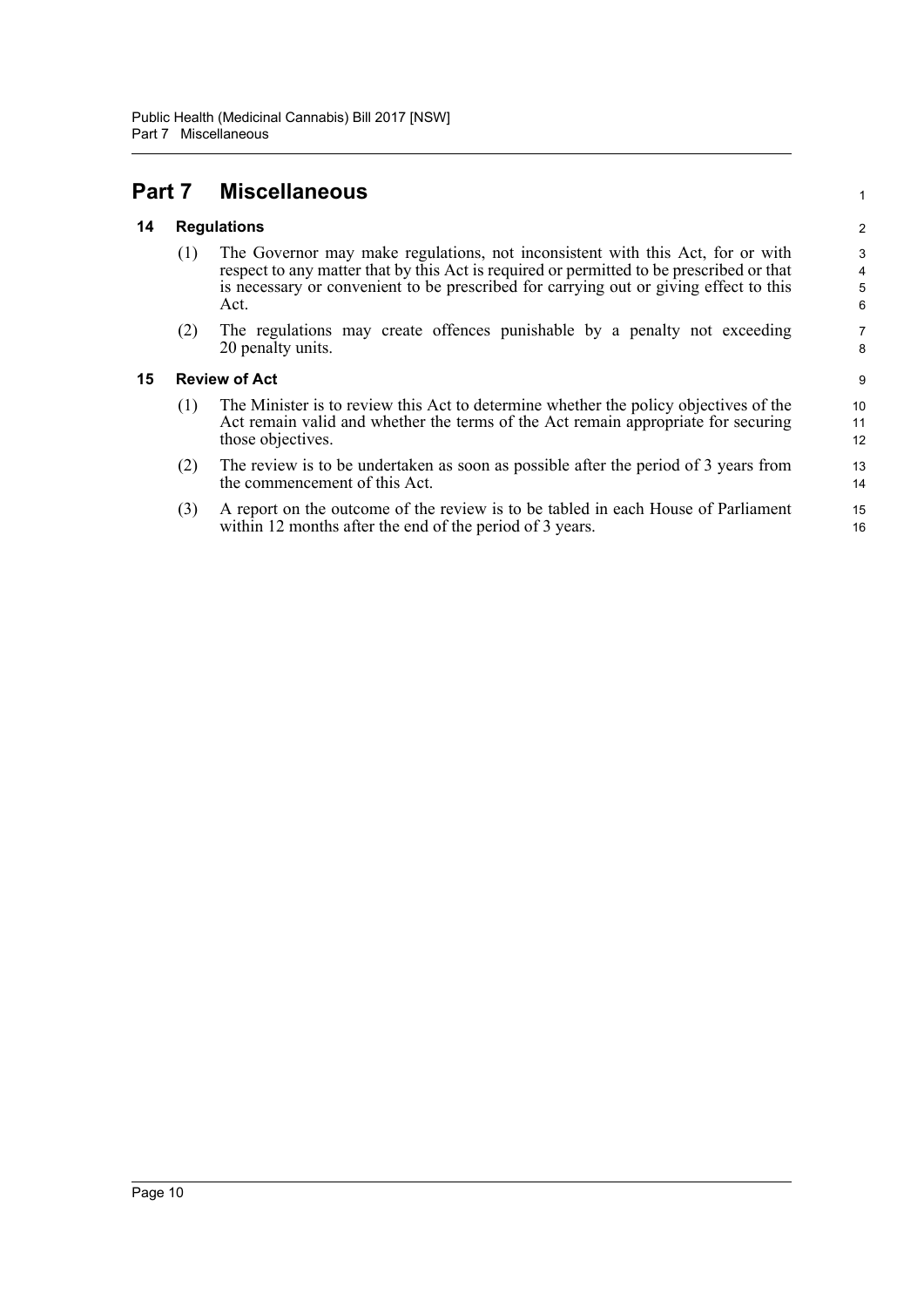#### <span id="page-15-0"></span>**Schedule 1 Amendment of Drug Misuse and Trafficking Act 1985 No 226**

#### **Section 8C**

Insert after section 8B:

#### **8C Relationship with Public Health (Medicinal Cannabis) Act 2017**

Nothing in this Act affects any provision of or made under the *Public Health (Medicinal Cannabis) Act 2017* or renders unlawful anything done in accordance with any such provision.

1 2

3 4